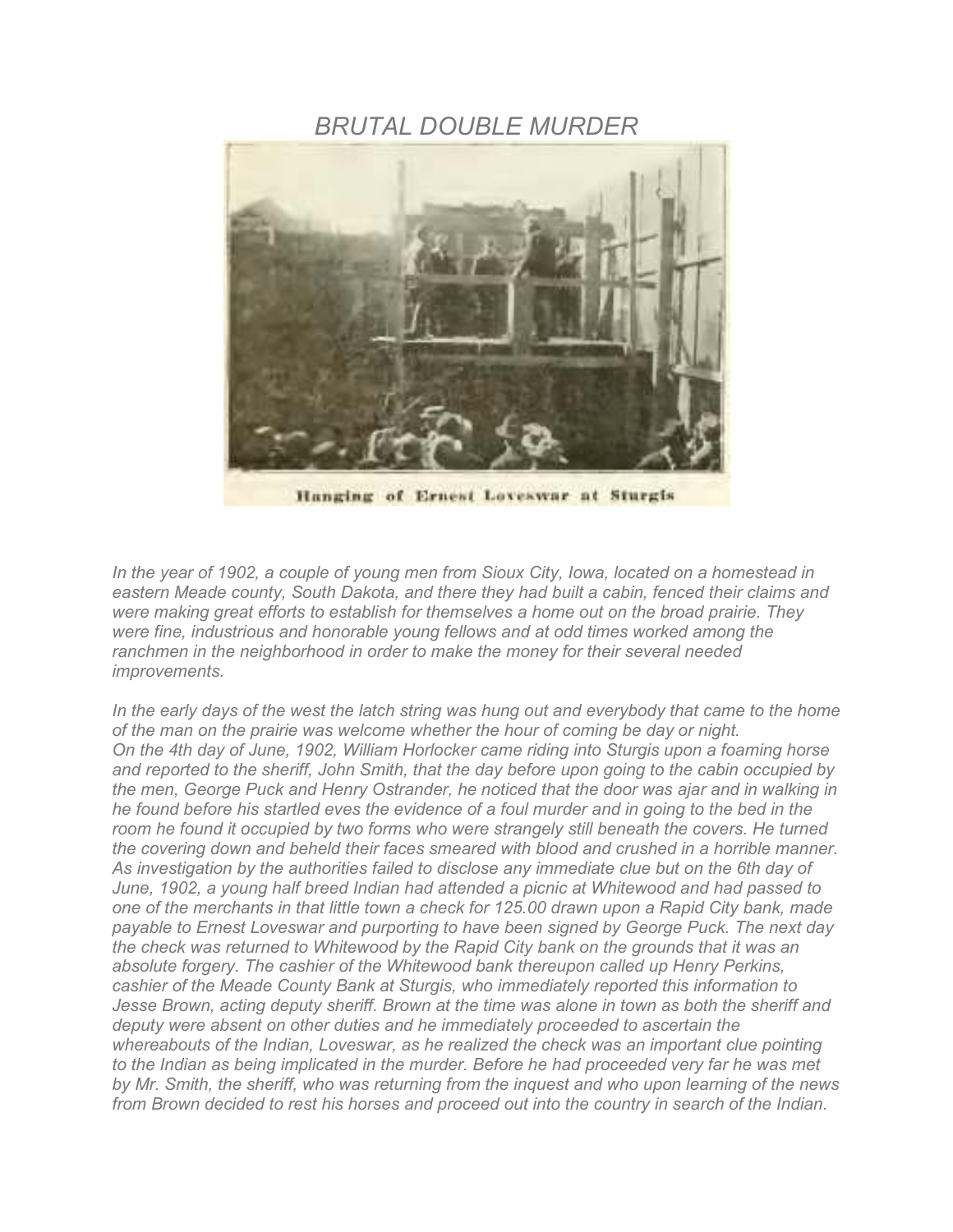*Accordingly Smith and Brown, after a change of teams went to the Smith ranch on the Belle Fourche river, made another change of teams, and then after a night of travelling arrived at the place where they expected to find the man, Loveswar. Here, hiding their team behind some bushes just about sunup they quietly proceeded to the house, each one to take a separate door to prevent the escape of the Indian if any attempt should be made. There happened to be but, one door leading into the kitchen and as they came quietly without warning they greatly frightened the lady who was preparing breakfast. Paying no attention to her screams. Brown quickly moved to an adjoining room where he soon had Mr. Loveswar under arrest as he had left his guns in the kitchen. A close search of the Indian failed to reveal anything that would connect him with the crime. However, the Indian was taken along Avith the two men and a stop was made for a time at the Jewett's road house where Sheriff Smith, who had not been asleep for two days and nights rested for awhile. While he was resting Mr. Brown did not ask the Indian any direct questions as to his knowledge of the crime but volunteered the information that the party, whoever it was, that had committed the deed made a mistake. The Indian thereupon became interested and asked in what way and Brown replied, "In not burning the cabin." This*  had the effect of causing the Indian to appear to be very much occupied in deep study and *convinced Brown that he had the right man.* 

*The next day the prisoner was taken to the sheriff's office in Sturgis and very closely examined and questioned but he denied any knowledge of the crime whatever. He was finally asked where he was on the night of the murder and he replied, "At the Pete Culbertson ranch and that no one had seen him because it was late and he had slept in the barn." The officers told him that two cowboys slept in the barn that same night and that no one else slept there, and in this way several other excuses volunteered by the Indian were rebutted until finally he weakened, broke down and cried and admitted killing the two men.* 

*In his confession he told that he went to the home of the boys and asked them to permit him to stay all night. They told him to come in and gave him a cot to sleep on and he waited until they were in a deep sleep then he quietly took Puck's gun from the wall, placed it to Puck's head and his own gun to Ostrander's head and then pulled the triggers of both guns at the same time. Then he procured an axe and crushed the skull of Ostrander but spared the head of Puck. After covering the faces of the dead men with the blankets he carried Puck's gun away, but on the road near a Cottonwood tree he threw it away.* 

*The gun was later picked up by Frank Smith and Doctor McSloy. In due course of time a charge of murder was placed against the Indian to which he entered a plea of guilty but Judge Rice refused to accept the plea and ordered that a regular trial be held. States Attorney McClung introduced the evidence on the part of the State and Michael McMahon appeared for the defendant. The evidence on the part of the State of course was mostly circumstantial and the defendant on the other hand had no witnesses except himself. He took the witness stand and denied everything and claimed that the confession had been obtaind by duress and that he had been annoyed and bothered so that he did not remember what he had confessed to but the fact that he had told where the gun he had taken from Puck might be found and that the gun later was found just where he said it would be, and despite the fact that he explained the possession of the check as being the difference paid to him in a horse trade made with Puck whom he claimed wrote it out in the field, explaining the difference of the check signature and the original signature on file at the bank, the jury after retiring brought in a verdict of "Guilty" and placed the penalty at death.* 

*Thereafter on the 6th day of August he was sentenced to be hanged on the 19th day of September, 1902.*